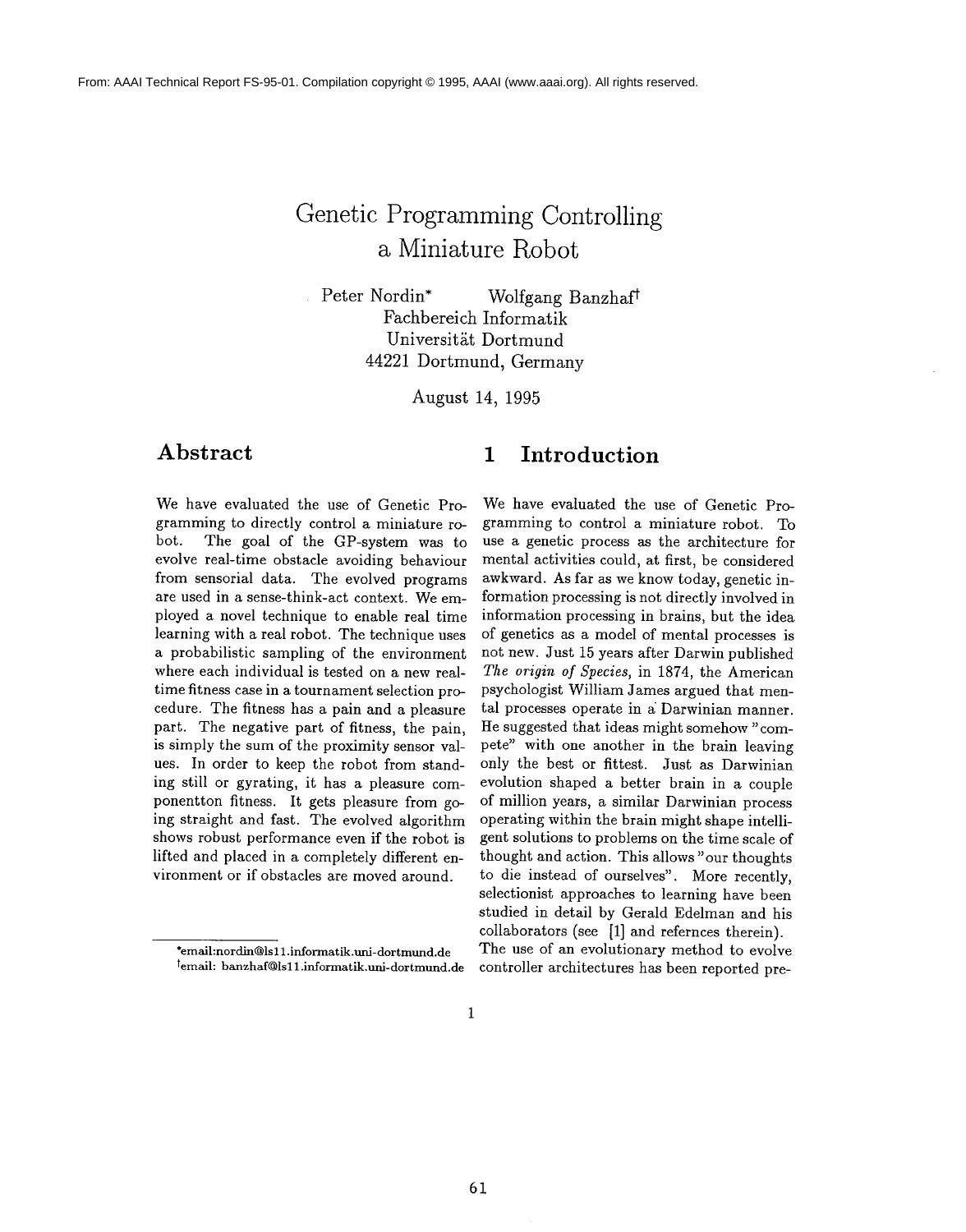dynamic recurrent neural nets [2], [3]. Several experiments have also been performed were a controller program has been evolved directly through genetic programming [4], [5], [6].

Previous experiments, however, with genetic programming and robotic control have been performed with a simulated robot and a simulated environment. In such a set-up, the environment and the robot can be easily reset to an initial state in order to ensure that each individual in the population is judged starting from the same state. Apart from being practically infeasible for a real robot, this method could result in over-specialization and failure to evolve a behaviour that can generalize to unseen environments and tasks. To overcome this last problem noise is sometimes artificially added to the simulated environment.

In our experiments we use a real robot trained in real time with actual sensors. In such an environment, the system has to evolve robust controllers because noise is present everywhere and the number of real-life training situations is infinite. In addition, it is highly impractical to reset the robot to a predefined state before evaluating a fitness case. Consequently, we had to devise a new method which ensures learning of behaviour while the environment is probabilistically sampled with new real-time fitness cases for each individual evaluation.

## **2 The Khepera Robot**

Our experiments were performed with a standard autonomous miniature robot, the Swiss mobile robot platform Khepera. It is equipped with eight infrared proximity sensors. The mobile robot has a circular shape, a diameter of 6 cm and a height of 5 cm. It possesses two motors and on-board power supply. The motors can be independently controlled by a PID controller. The eight infrared sensors are dis-

tributed around the robot in a circular pattern. They emit infrared light, receive the reflected light and measure distances in a short range: 2-5 cm. The robot is also equipped with a Motorola 68331 micro-controller which can be connected to a SUN workstation via serial cable.

It is possible to control the robot in two ways. The controlling algorithm could be run on the workstation, with data and commands communicated through the serial line. Alternatively, the controlling algorithm is crosscompiled on the workstation and down-loaded to the robot which then runs the complete system in a stand-alone fashion. At present, the GP-system is run on the workstation, but we plan to port it and down-load it to the robot. The micro controller has 256 KB of RAM and a large ROM containing a small operating system. The operating system has simple multitasking capabilities and manages the communication with the host computer.

The robot has several extension ports where peripherals such as grippers and TV cameras might be attached.

## **3 Objectives**

The goal of the controlling GP system is to evolve obstacle avoiding behaviour in a sensethink-act context. The system operates realtime and aims at obstacle avoiding behaviour from real noisy sensorial data. For a more general description, definition and discussion of the problem domain see, [7], [8], [9], [10]. The controlling algorithm has a small population size, typically less than 50 individuals. The individuals use six values from the sensors as input and produce two output values that are transmitted to the robot as motor speeds. Each individual program does this manipulation independent of the others and thus stands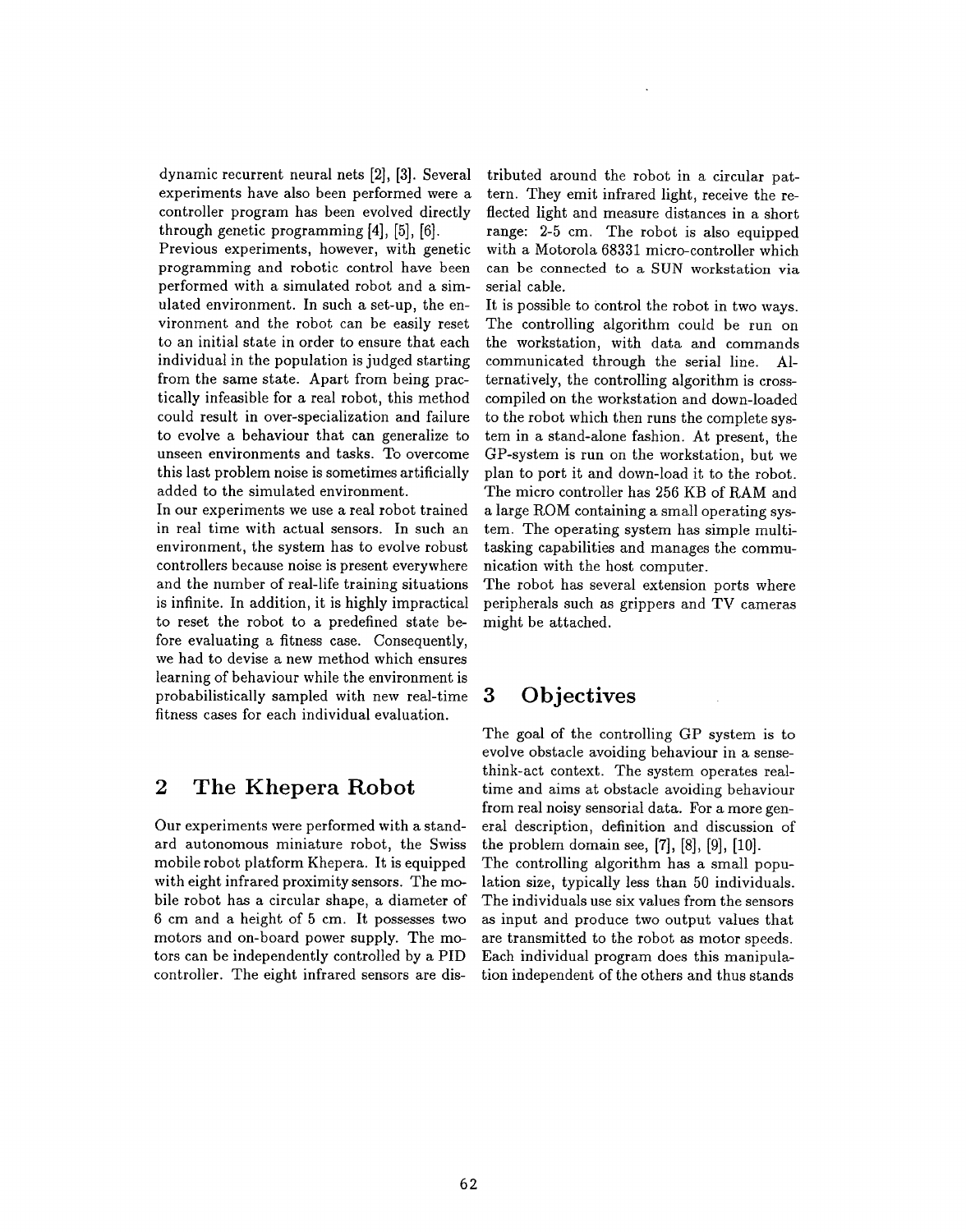for an indivudual behaviour of the robot if invoked to control the motors. The resulting variety of behaviours does not have to be generated artificially, e.g. for explorative behaviour, it is always there, since a population of those individuals is processed by the GP system.

#### **3.1 Training Environment**

The robot was trained in two different environments. The first environment was a simple rectangular box. The dimensions of the box were  $30 \text{ cm} \times 40 \text{ cm}$ . The surface transmitted high friction to the wheels of the robot. This caused problems in the initial stages of training. Before the robot learned a good strategy it kept banging into the walls trying to "go through the walls". The high friction with the surface consequently stressed the motors.

We also designed a second, more complex environment. This larger environment is about 70 cm  $\times$  90 cm. It has an irregular boarder with different angles and four deceptive deadends in each corner. In the larger open area in the middle, loose obstacles can be placed. The friction between wheels and surface is considerably lower, enabling the robot to slip with its wheels during a collision with an obstacle. There is an increase in friction with the walls making it hard for the circular robot to turn while in contact with a wall.

## **4 The Evolutionary Algorithm**

The GP-system is a steady state tournament selection algorithm [5], [11] with the following execution cycle:

1. Select k members for tournament.

- 2. For all members in tournament do:
	- (a) Read out proximity sensors and feed the values to one individual in the tournament.
	- (b) Execute the individual and store the resulting robot motor speeds.
	- (c) Send motor speeds to the robot.
	- (d) Sleep for 400ms to await the results of the action.
	- (e) Read the proximity sensors again and compute fitness, see below.
- 3. Perform tournament selection.
- 4. Do mutation and crossover.
- 5. Goto step 1.

### 4.1 Fitness calculation

The fitness has a pain and a pleasure part. The negative contribution to fitness, called pain, is simply the sum of all proximity sensor values. The closer the robot's sensors are to an object, the more pain. In order to keep the robot from standing still or gyrating, it has a positive contribution to fitness, called pleasure, as well. It receives pleasure from going straight and fast. Both motor speed values minus the absolute value of their difference is thus added to the fitness.

Let  $p_i$  be the values of the proximity sensors ranging from  $0-1023$  where a higher value means closer to an object. Let  $m_1$  and  $m_2$ be the left and right motor speeds resulting from an execution of an individual. The fitness value can then be expressed more formally as:

$$
f = \sum p_i + | 15 - m_1 | + | 15 - m_2 | + | m_1 - m_2 |
$$
  
(1)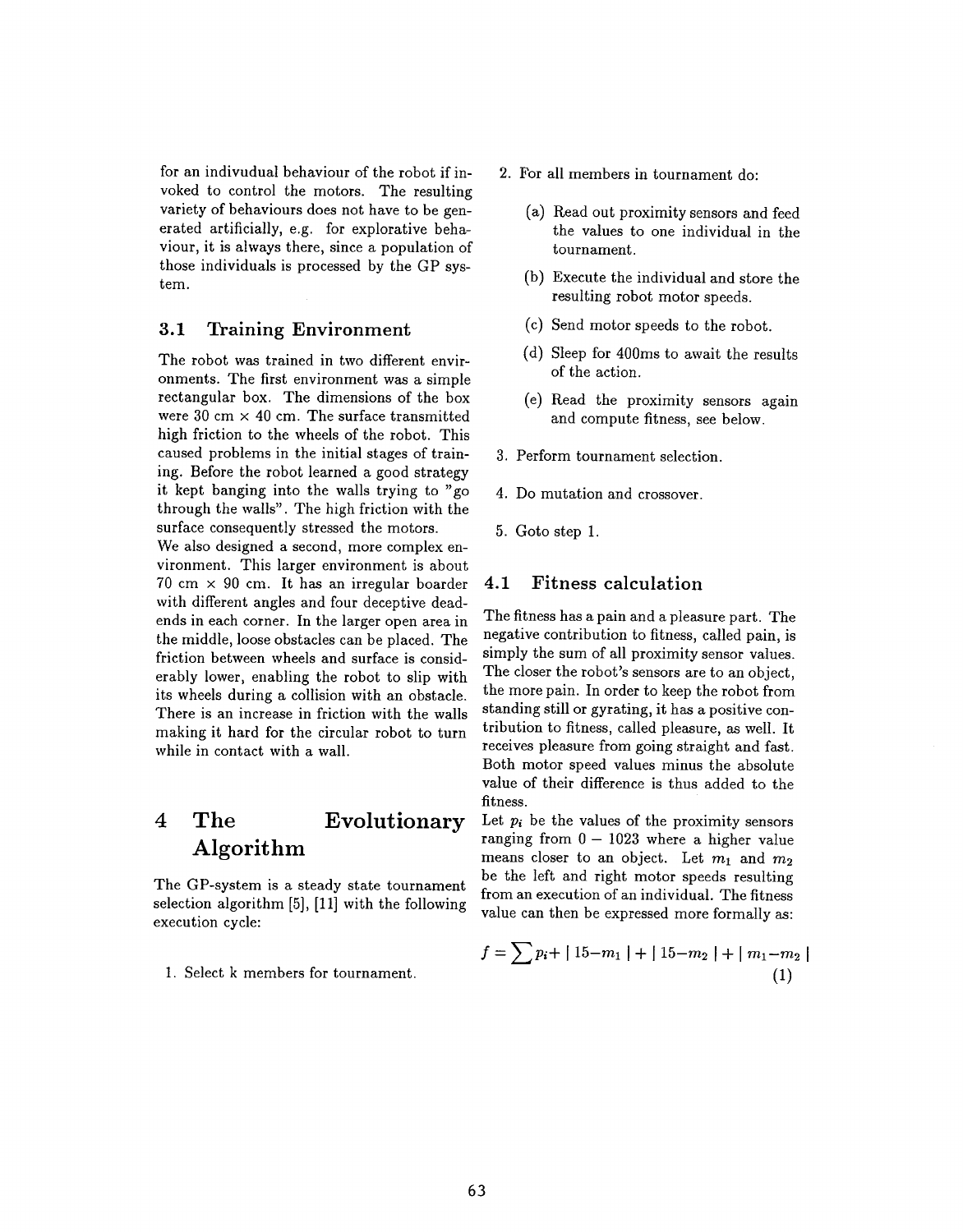#### **4.2 Implementation**

The Evolutionary Algorithm we use in this paper is an advanced version of the CGPS described in [12], composed of variable length strings of 32 bit instructions for a register machine. The system has a linear genome. Each node in the genome is an instruction for a register machine. The register machine performs arithmetic operations on a small set of registers. Each instruction might also include a small integer constant of maximal 13 bits. The 32 bits in the instruction thus represents simple arithmetic operations such as " $a=b+c$ " or "c=b\*5". The actual format of the 32 bits corresponds to the machine code format of a SUN-4 [13], which enables the genetic operators to manipulate binary code directly. For a more thorough description of the system and its implementation, see [14].

The set-up is motivated by fast execution, low memory requirement and a linear genome which makes reasoning about information content less complex. This system is also used with the future micro-controller version in mind.

The system is a machine code manipulating GP system that uses two-point string crossover. A node is the atomic crossover unit in the GP structure. Crossover can occur on either or both sides of a node but not within a node. Because of our particular implementation of GP works with 32 bit machine code instructions , a node is a 32 bit instruction.

Mutation flips bits inside the 32-bit node. The mutation operator ensures that only the instructions in the function set and the defined ranges of registers and constants are the result of a mutation.

The function set used in these experiments are all low-level machine code instructions. There are the arithmetic operations ADD, SUB and MUL. The shift operations SLL and SLR and finally the logic operations  $AND$ ,  $OR$  and XOR. All these instructions operate on 32-bit registers.

Table 1 gives a summary of the problem according to the conventions used in [4].

## **5 Results**

Interestingly, the robot shows exploratory behaviour from the first moment. This is a result of the diversity in behaviour residing in the first generation of programs which has been generated randomly. Naturally, the behaviour is erratic at the outset of a run.

During the first minutes, the robot keeps colliding with different objects, but as time goes on the collisions become more and more infrequent. The first intelligent behaviour usually emerging is some kind of backing up after a collision. Then the robot gradually learns to steer away in an increasingly more sophisticated manner.

After about 20 minutes, the robot has learned to avoid obstacles in the rectangular environment almost completely. It has learned to associate the values from the sensors with their respective location on the robot and to send correct motor commands. In this way the robot is able, for instance, to back out of a corner or turn away from an obstacle at its side. Tendencies toward adaption of a special path in order to avoid as many obstacles as possible can also be observed.

The robot's performance is similar in the second, more complex environment. The convergence time is slower. It takes about 40- 60 minutes, or 200-300 generation equivalents, to evolve a good obstacle avoiding behaviour. The reason for the slower convergence time could be: less frequent collisions in the larger environment, the slippery surface, the high friction in collisions with walls and/or the less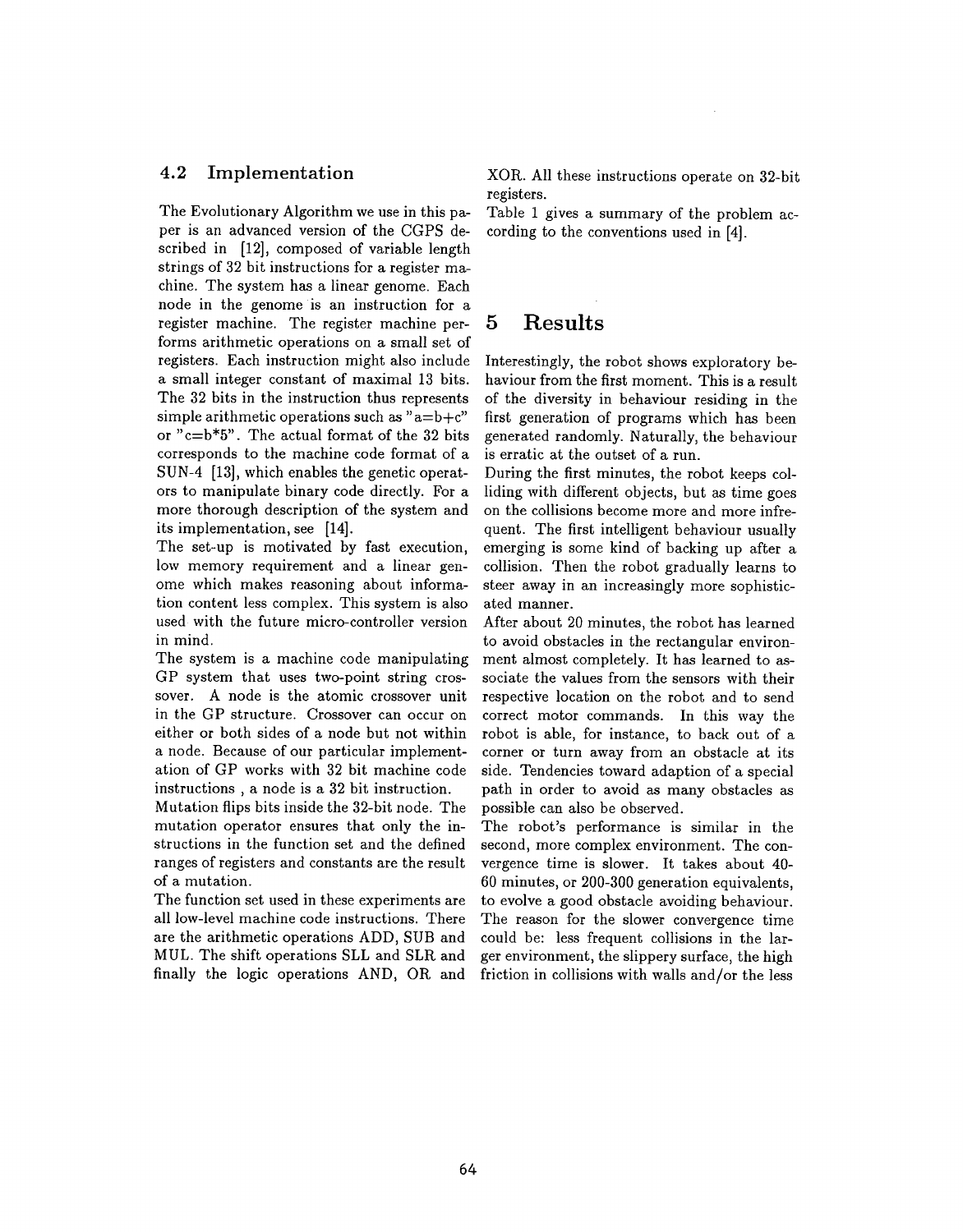| Table:                         |                                          |
|--------------------------------|------------------------------------------|
| Objective:                     | Obstacle avoiding behaviour in real-time |
| Terminal set:                  | Integers in the range 0-8192             |
| Function set:                  | ADD, SUB, MUL, SHL, SHR, XOR,            |
|                                | OR, AND                                  |
| Raw and standardized fitness:  | Pleasure subtracted from pain value      |
|                                | desired value                            |
| Wrapper:                       | None                                     |
| Parameters:                    |                                          |
| Maximum population size :      | 30                                       |
| Crossover Prob:                | 90%                                      |
| Mutation Prob:                 | 5%                                       |
| Selection:                     | Tournament Selection                     |
| Termination criteria :         | None                                     |
| Maximum number of generations: | None                                     |
| Maximum number of nodes:       | 256 (1024)                               |

Table 1: Summary of parameters used during training.

regular and more complex environment.

## **6 Future Work and Discussion**

We have demonstrated that a GP system can be used to control an existing robot in a real-time environment with noisy input. The evolved algorithm shows robust performance even if the robot is lifted and placed in a completely different environment or if obstacles are moved around. We believe that the robust behaviour of the robot partly could be attributed to the built in generalisation capabilities of a genetic programming system [15].

Our next immediate goal is to cross-compile the GP-system and run it with the same setup on the micro-controller on-board the robot. This would demonstrate the applicability of Genetic Programming to control tasks on low-end architectures. The technique could then potentially be applied to many one-chip

control applications in, for instance, consumer electronics devices etc.

Another further extension to the system would be to eliminate the 400ms delay time of sleeping, during which the system is waiting for the result of its action. This could be achieved by allowing the system to memorize previous stimulus-response pairs and by enabling it to self-inspect memory later on in order to learn directly from past experiences without a need to wait for results of its actions. We anticipate the former to speed up the algorithm by a factor of at least 1000. The latter method would probably speed up the learning of behaviour by a comparably large factor.

## **Acknowledgement**

One of us (P.N.) acknowledges support by a grant from the Ministerium fiir Wissenschaft und Forschung des Landes Nordrhein-Westfalen under contract I-A-4- 6037-I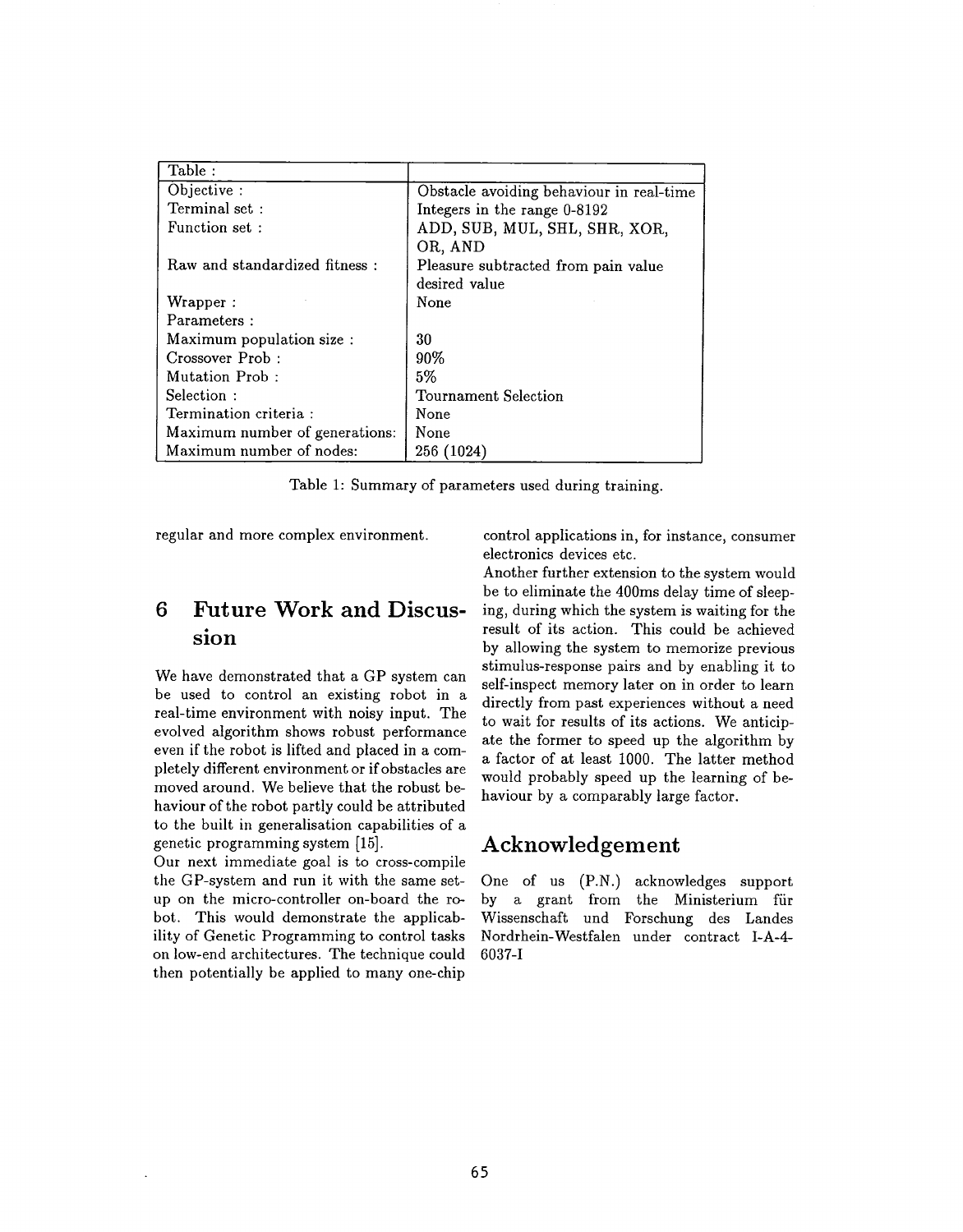## **References**

- [1] Edelman G. (1987) *Neural Darwinism,* Basic Books, New York
- [2] Cliff D. (1991) Computational Neuroethology: A Provisional Manifesto, in: *From Animals To Animats: Proceedings of the First International Conference on simulation of Adaptive Behaviour,* Meyer and Wilson (eds.), MIT Press, Cambridge, MA
- [3] Harvey I., Husbands P. and Cliff D.(1993) Issues in evolutionary robotics, in: *From Animals To Animals 2: Proceedings of* [10] *the Second International Conference on simulation of Adaptive Behaviour,* Meyer and Wilson (eds.), MIT Press, Cambridge, MA
- [4] Koza, J. (1992) *Genetic Programming,* MIT Press, Cambridge, MA
- [5] Reynolds C.W. (1994) Evolution of Obstacle Avoidance Behaviour, in: *Advances in Genetic Programming,* K. Kinnear, Jr. (ed.), MIT Press, Cambridge, MA
- [6] Handley S. (1994) The automatic generation of Plans for a Mobile Robot via Genetic Programing with Automatically defined Functions, in: *Advances in Genetic Programming,* K. Kinnear, Jr. (ed.), MIT Press, Cambridge, MA
- [7] Reynolds C.W. (1988) Not Bumping into Things, in: Notes for the *SIGGRAPH'88 course Developments in Physically-Based Modelling,* ACM-SIGGRAPH.
- [8] Mataric M.J.(1993) Designing Emergent Behaviours: From Local Interactions to Collective Intelligence, in: *From Animals To Animals 2: Proceedings of the Second*

*International Conference on simulation of Adaptive Behaviour,* Meyer and Wilson (eds.), MIT Press, Cambridge,

- [9] Zapata R., Lepinay P., Novales C. and Deplanques P. (1993) Reactive Behaviours of Fast Mobile Robots in Unstructured Environments: Sensor-based Control and Neural Networks, in: *From Animals To Animats 2: Proceedings of the Second International Conference on simulation of Adaptive Behaviour,* Meyer and Wilson (eds.), MIT Press, Cambridge, MA
- Braitenberg V. (1984) *Vehicles,* MIT Press, Cambridge, MA.
- [11] Syswerda G. (1991) A study of Reproduction in Generational Steady-State Genetic Algortihms, in: *Foundations of Genetic Algorithms,* Rawlings G.J.E. (ed.), Morgan Kaufmann, San Mateo, CA
- [12] Nordin J.P. (1994) A Compiling Genetic Programming System that Directly Manipulates the Machine-Code, in: *Advances in Genetic Programming,* K. Kinnear, Jr. (ed.), MIT Press, Cambridge, MA
- $[13]$ The SPARC Architecture Manual,(1991), SPARC International Inc., Menlo Park, CA
- [14] Nordin J.P. and Banzhaf W. (1998 Evolving Turing Complete Programs for a Register Machine with Self-Modifying Code, in: *Proceedings of Sixth International Conference of Genetic Algorithms, Pittsburgh, 1995,* L. Eshelman (ed.), Morgan Kaufmann, San Mateo, CA
- [15] Nordin J.P. and Banzhaf W. (1995) Complexity Compression and Evolution, in